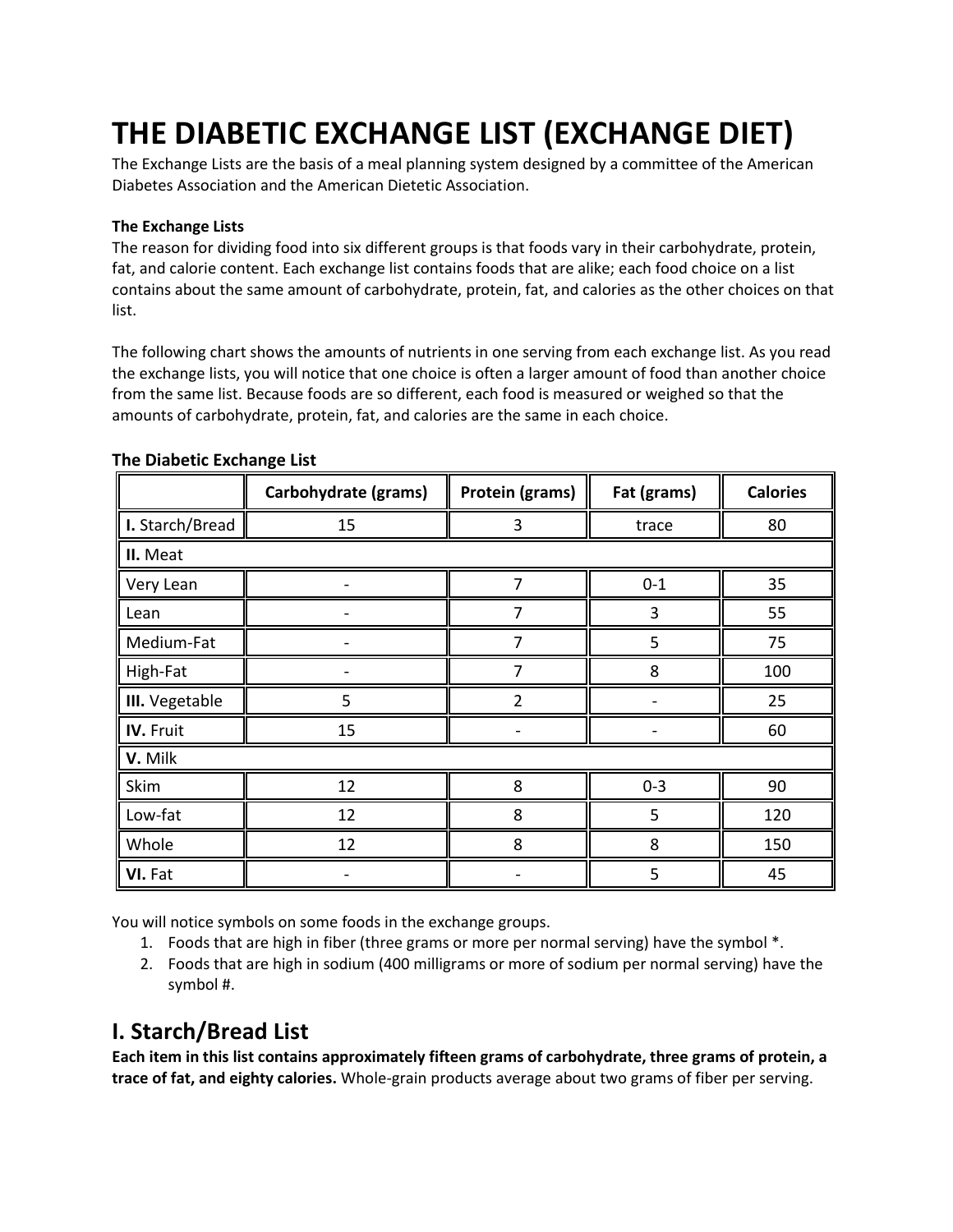Some foods are higher in fiber. Those foods that contain three or more grams of fiber per serving are identified with the symbol \*.

#### **General rule:**

- $\bullet$  1/2 cup of cereal, grain, or pasta = one serving
- 1 ounce of a bread product = one serving

| <b>CEREALS/GRAINS/PASTA</b>                                       |             |  |
|-------------------------------------------------------------------|-------------|--|
| *Bran cereals, concentrated (such as Bran Buds, All Bran)         | $1/3$ cup   |  |
| *Bran cereals, flaked                                             | $1/2$ cup   |  |
| Bulgur (cooked)                                                   | $1/2$ cup   |  |
| Cooked cereals                                                    | $1/2$ cup   |  |
| Cornmeal (dry)                                                    | $21/2$ tbsp |  |
| <b>Grape Nuts</b>                                                 | 3 tbsp      |  |
| Grits (cooked)                                                    | $1/2$ cup   |  |
| Other ready-to-eat, unsweetened (plain) cereals                   | $3/4$ cup   |  |
| Pasta (cooked)                                                    | $1/2$ cup   |  |
| Puffed cereal                                                     | $11/2$ cups |  |
| Rice, white or brown (cooked)                                     | $1/3$ cup   |  |
| Shredded wheat                                                    | $1/2$ cup   |  |
| *Wheat germ                                                       | 3 tbsp      |  |
| <b>DRIED BEANS/PEAS/LENTILS</b>                                   |             |  |
| *Beans and peas (cooked) (such as kidney, white, split, blackeye) | $1/3$ cup   |  |
| *Lentils (cooked)                                                 | $1/3$ cup   |  |
| *Baked beans                                                      | $1/4$ cup   |  |
| <b>STARCHY VEGETABLES</b>                                         |             |  |
| *Corn                                                             | $1/2$ cup   |  |
| *Corn on the cob, 6 in.                                           | 1 long      |  |
| *Lima beans                                                       | $1/2$ cup   |  |
| *Peas, green (canned or frozen)                                   | $1/2$ cup   |  |
| *Plaintain                                                        | $1/2$ cup   |  |
| Potato, baked 1 small                                             | (3 oz)      |  |
| Potato, mashed                                                    | $1/2$ cup   |  |
| Squash, winter (acorn, butternut)                                 | $3/4$ cup   |  |
| Yam, sweet potato                                                 | $1/3$ cup   |  |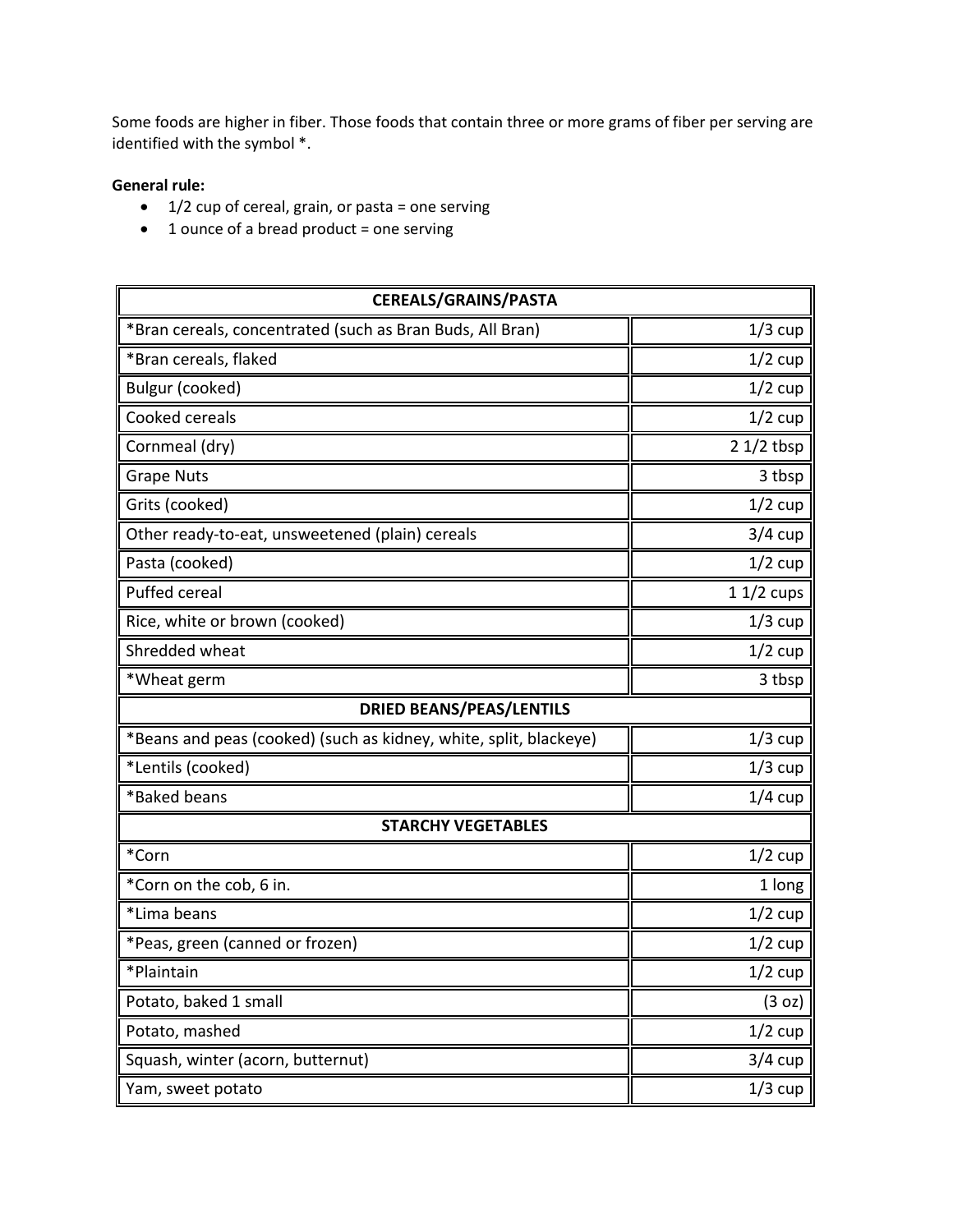| <b>BREAD</b>                                                                          |                     |  |
|---------------------------------------------------------------------------------------|---------------------|--|
| Bagel 1/2                                                                             | (1 <sub>O</sub> )   |  |
| Bread sticks, crisp, 4 in. long x 1/2 in.                                             | 2(2/3 oz)           |  |
| Croutons low fat                                                                      | 1 cup               |  |
| English muffin                                                                        | 1/2                 |  |
| Frankfurter or hamburger bun                                                          | $1/2$ (1 oz)        |  |
| Pita, 6 in. across                                                                    | 1/2                 |  |
| Plain roll, small                                                                     | 1(10z)              |  |
| Raisin, unfrosted                                                                     | 1 slice             |  |
| *Rye, pumpernickel                                                                    | 1 slice $(1 oz)$    |  |
| White, Wheat, Whole wheat (including French, Italian)                                 | $1$ slice $(1$ oz)  |  |
| <b>CRACKERS/SNACKS</b>                                                                |                     |  |
| Animal crackers                                                                       | 8                   |  |
| Graham crackers, 2 1/2 in. square                                                     | 3                   |  |
| Matzoh                                                                                | $3/4$ oz            |  |
| Melba toast                                                                           | 5 slices            |  |
| Oyster crackers                                                                       | 24                  |  |
| Popcorn (popped, no fat added)                                                        | 3 cups              |  |
| Pretzels                                                                              | $3/4$ oz            |  |
| Rye crisp (2 in. x 3 1/2 in.)                                                         | 4                   |  |
| Saltine-type crackers                                                                 | 6                   |  |
| Whole-wheat crackers, no fat added (crisp breads such as Wasa)                        | 2-4 slices (3/4 oz) |  |
| Whole-wheat crackers, fat added (such as Triscuits)                                   | $4-6(1 \text{ oz})$ |  |
| STARCHY FOODS PREPARED WITH FAT (count as 1 starch/bread serving, plus 1 fat serving) |                     |  |
| Biscuit, 2 1/2 in. across                                                             | $\mathbf{1}$        |  |
| Chow mein noodles                                                                     | $1/2$ cup           |  |
| Corn bread, 2-in. cube                                                                | 1(2 oz)             |  |
| Cracker, round butter type                                                            | 6                   |  |
| French-fried potatoes (2 in. to 3 1/2 in. long)                                       | 10(11/2 oz)         |  |
| Muffin, plain, small                                                                  | 1                   |  |
| Pancake, 4 in. across                                                                 | $\overline{2}$      |  |
| Stuffing, bread (prepared)                                                            | $1/4$ cup           |  |
| Taco shell, 6 in. across                                                              | 2                   |  |
| Waffle, 4 1/2 in. square                                                              | $\mathbf{1}$        |  |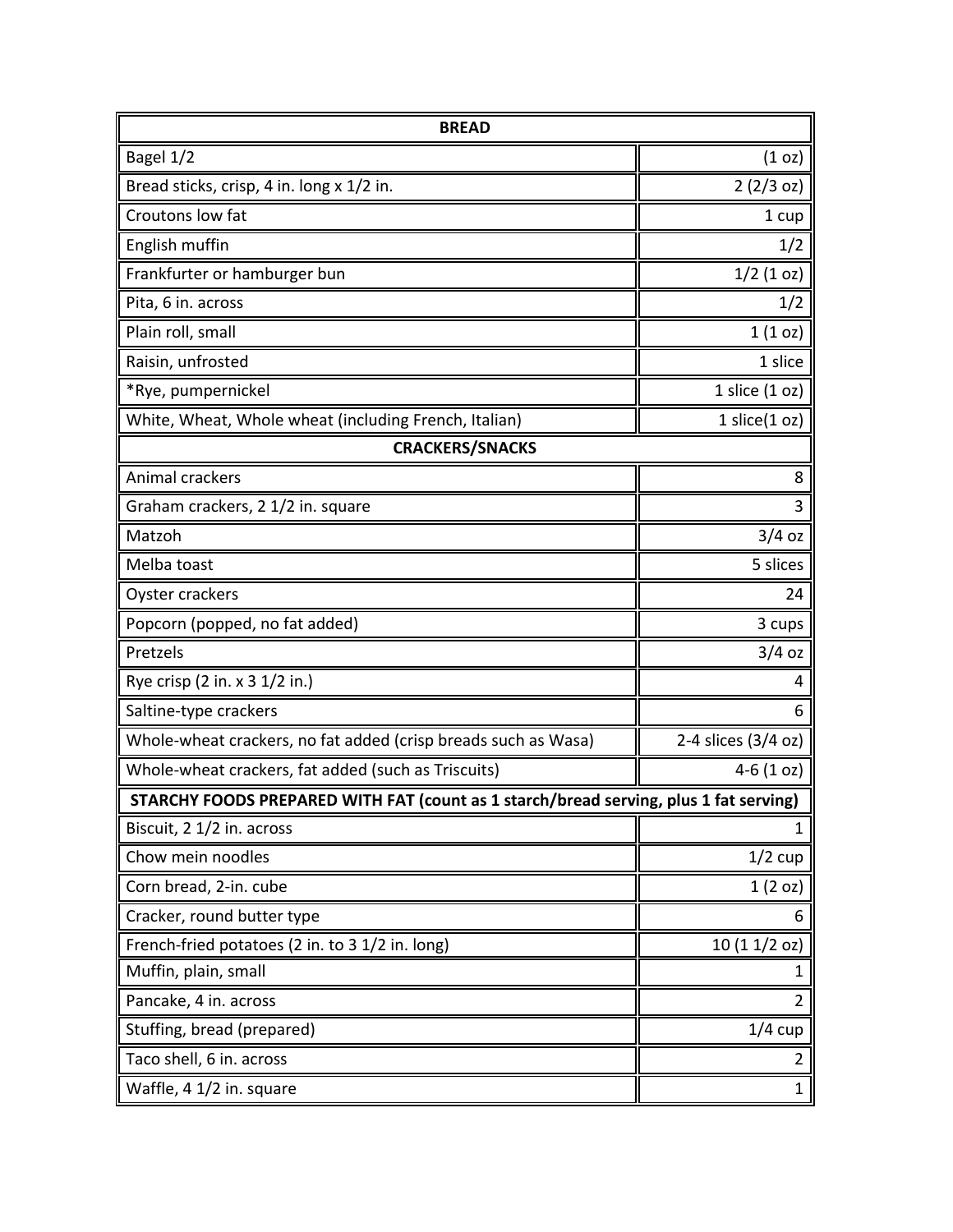# **II. Meat List**

Each serving of meat and substitutes on this list contains about seven grams of protein. The amount of fat and number of calories vary, depending on what kind of meat or substitute is chosen. The list is divided into four parts, based on the amount of fat and calories: very lean meat, lean meat, medium-fat meat, and high-fat meat. One ounce (one meat exchange) of each of these includes the following nutrient amounts:

|            | Carbohydrate (grams) | Protein (grams) | Fat (grams) | <b>Calories</b> |
|------------|----------------------|-----------------|-------------|-----------------|
| Very Lean  |                      |                 | 0-1         | 35              |
| Lean       |                      |                 |             | 55              |
| Medium-Fat |                      |                 |             |                 |
| High-Fat   |                      |                 |             | 100             |

| Lean Meat and Substitutes One exchange is equal to any one of the following items: |                                                                                                                    |                 |
|------------------------------------------------------------------------------------|--------------------------------------------------------------------------------------------------------------------|-----------------|
| <b>Beef</b>                                                                        | USDA Good or Choice grades of lean beef, such as round, sirloin,<br>and flank steak; tenderloin; and chipped beef# | 1 <sub>oz</sub> |
| Pork                                                                               | Lean pork, such as fresh ham; canned, cured, or boiled ham#,<br>Canadian bacon#, tenderloin                        | 1 <sub>oz</sub> |
| Veal                                                                               | All cuts are lean except for veal cutlets (ground or cubed)                                                        | 1 <sub>oz</sub> |
| Poultry                                                                            | Chicken, turkey, Cornish hen (without skin)                                                                        | 1 <sub>oz</sub> |
| Fish                                                                               | All fresh and frozen fish                                                                                          | 1 <sub>oz</sub> |
|                                                                                    | Crab, lobster, scallops, shrimp, clams (fresh or canned in water#)                                                 | 2 oz            |
|                                                                                    | Oysters                                                                                                            | 6 med           |
|                                                                                    | Tuna# (canned in water)                                                                                            | $1/4$ cup       |
|                                                                                    | Herring (uncreamed or smoked)                                                                                      | 1 <sub>oz</sub> |
|                                                                                    | Sardines (canned)                                                                                                  | 2 med           |
| Wild Game                                                                          | Venison, rabbit, squirrel                                                                                          | 1 <sub>oz</sub> |
|                                                                                    | Pheasant, duck, goose (without skin)                                                                               | 1 <sub>oz</sub> |
| Cheese                                                                             | Any cottage cheese                                                                                                 | $1/4$ cup       |
|                                                                                    | Grated parmesan                                                                                                    | 2 tbsp          |
|                                                                                    | Diet cheese# (with fewer than 55 calories per ounce)                                                               | 1 <sub>oz</sub> |
| Other                                                                              | 95% fat-free luncheon meat                                                                                         | 1 <sub>oz</sub> |
|                                                                                    | Egg whites                                                                                                         | 3               |
|                                                                                    | Egg substitutes (with fewer than 55 calories per 1/4 cup)                                                          | $1/4$ cup       |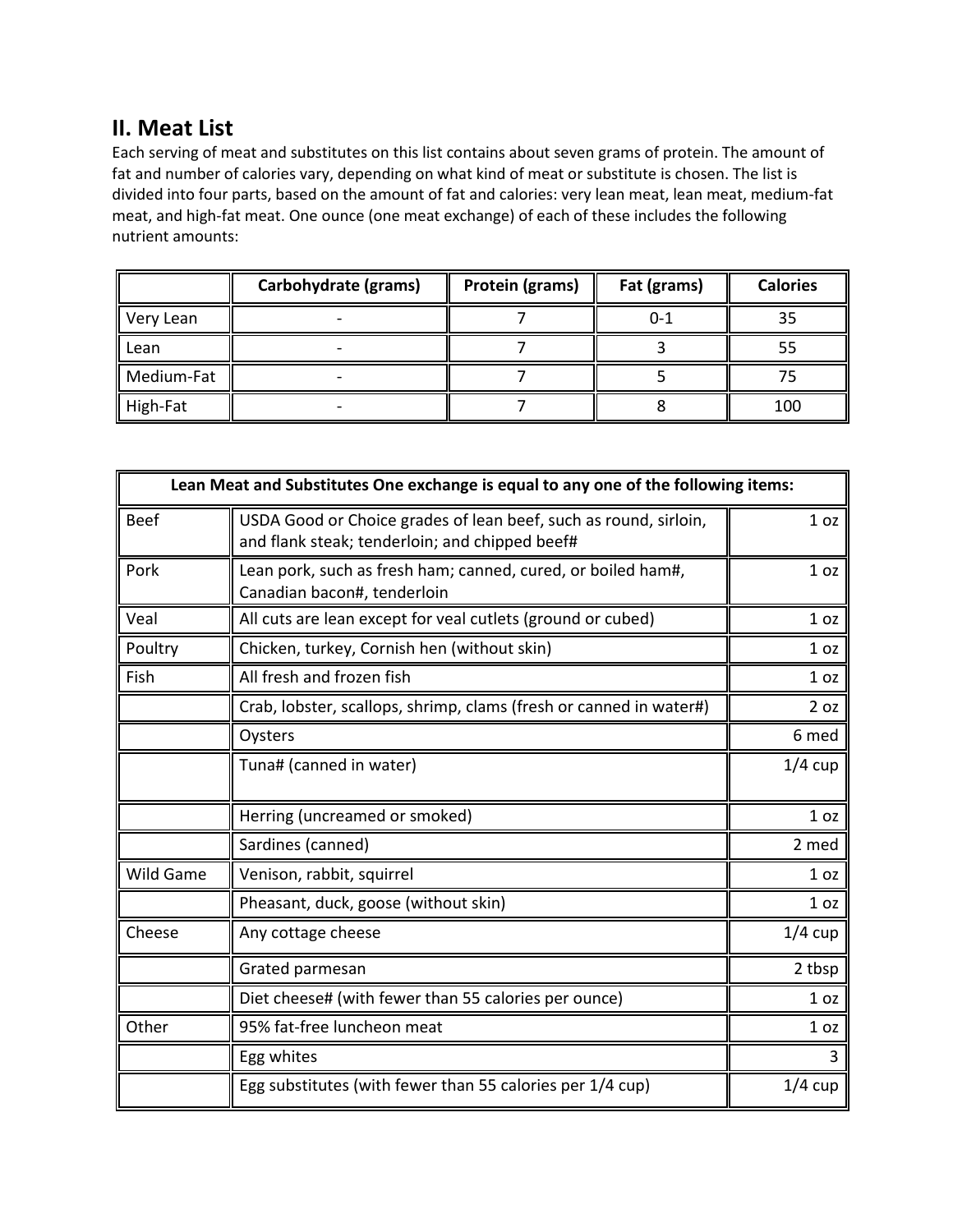| Medium-Fat and Meat Substitutes One exchange is equal to any one of the following items: |                                                                                                                                                               |                 |  |  |
|------------------------------------------------------------------------------------------|---------------------------------------------------------------------------------------------------------------------------------------------------------------|-----------------|--|--|
| <b>Beef</b>                                                                              | Most beef products fall into this category. Examples are: all<br>ground beef, roast (rib, chuck, rump), steak (cubed,<br>Porterhouse, T-bone), and meat loaf. | 1 <sub>oz</sub> |  |  |
| Pork                                                                                     | Most pork products fall into this category. (Examples: chops,<br>loin roast, Boston butt, cutlets)                                                            | 1 <sub>oz</sub> |  |  |
| Lamb                                                                                     | Most lamb products fall into this category (examples: chops,<br>leg, roast)                                                                                   | 1 <sub>oz</sub> |  |  |
| Veal                                                                                     | Cutlet (ground or cubed, unbreaded)                                                                                                                           | 1 <sub>oz</sub> |  |  |
| Poultry                                                                                  | Chicken (with skin), domestic duck or goose (well drained of<br>fat), ground turkey                                                                           | 1 <sub>oz</sub> |  |  |
| Fish                                                                                     | Tuna# (canned in oil and drained)                                                                                                                             | $1/4$ cup       |  |  |
|                                                                                          | Salmon# (canned)                                                                                                                                              | $1/4$ cup       |  |  |
| Cheese                                                                                   | Skim or part-skim milk cheeses, such as:                                                                                                                      |                 |  |  |
|                                                                                          | Ricotta                                                                                                                                                       | $1/4$ cup       |  |  |
|                                                                                          | Mozzarella                                                                                                                                                    | 1 <sub>oz</sub> |  |  |
|                                                                                          | Diet cheeses# (with 56-80 calories per ounce)                                                                                                                 | 1 <sub>oz</sub> |  |  |
| Other                                                                                    | 86% fat-free luncheon meat#                                                                                                                                   | 1 <sub>oz</sub> |  |  |
|                                                                                          | Egg (high in cholesterol, so limit to 3 per week)                                                                                                             | 1               |  |  |
|                                                                                          | Egg substitutes (with 56-80 calories per 1/4 cup)                                                                                                             | $1/4$ cup       |  |  |
|                                                                                          | Tofu (2 1/2 in. x 2 3/4 in. x 1 in.)                                                                                                                          | 4 oz            |  |  |
|                                                                                          | Liver, heart, kidney, sweetbreads (high in cholesterol)                                                                                                       | 1 <sub>oz</sub> |  |  |
|                                                                                          | High-Fat Meat and Substitutes. These items are high in saturated fat, cholesterol, and calories.<br>One exchange is equal to any one of the following items:  |                 |  |  |
| <b>Beef</b>                                                                              | Most USDA Prime cuts of beef, such as ribs, corned beef#                                                                                                      | 1 <sub>oz</sub> |  |  |
| Pork                                                                                     | Spareribs, ground pork, pork sausage! (patty or link)                                                                                                         | 1 <sub>oz</sub> |  |  |
| Lamb                                                                                     | Patties (ground lamb)                                                                                                                                         | 1 <sub>oz</sub> |  |  |
| Fish                                                                                     | Any fried fish product                                                                                                                                        | 1 <sub>oz</sub> |  |  |
| Cheese                                                                                   | All regular cheese#, such as American, Blue, Cheddar,<br>Monterey, Swiss                                                                                      | 1 <sub>oz</sub> |  |  |
| Other                                                                                    | Luncheon meat#, such as bologna, salami, pimiento loaf                                                                                                        | 1 <sub>oz</sub> |  |  |
|                                                                                          | Sausage#, such as Polish, Italian                                                                                                                             | 1 <sub>oz</sub> |  |  |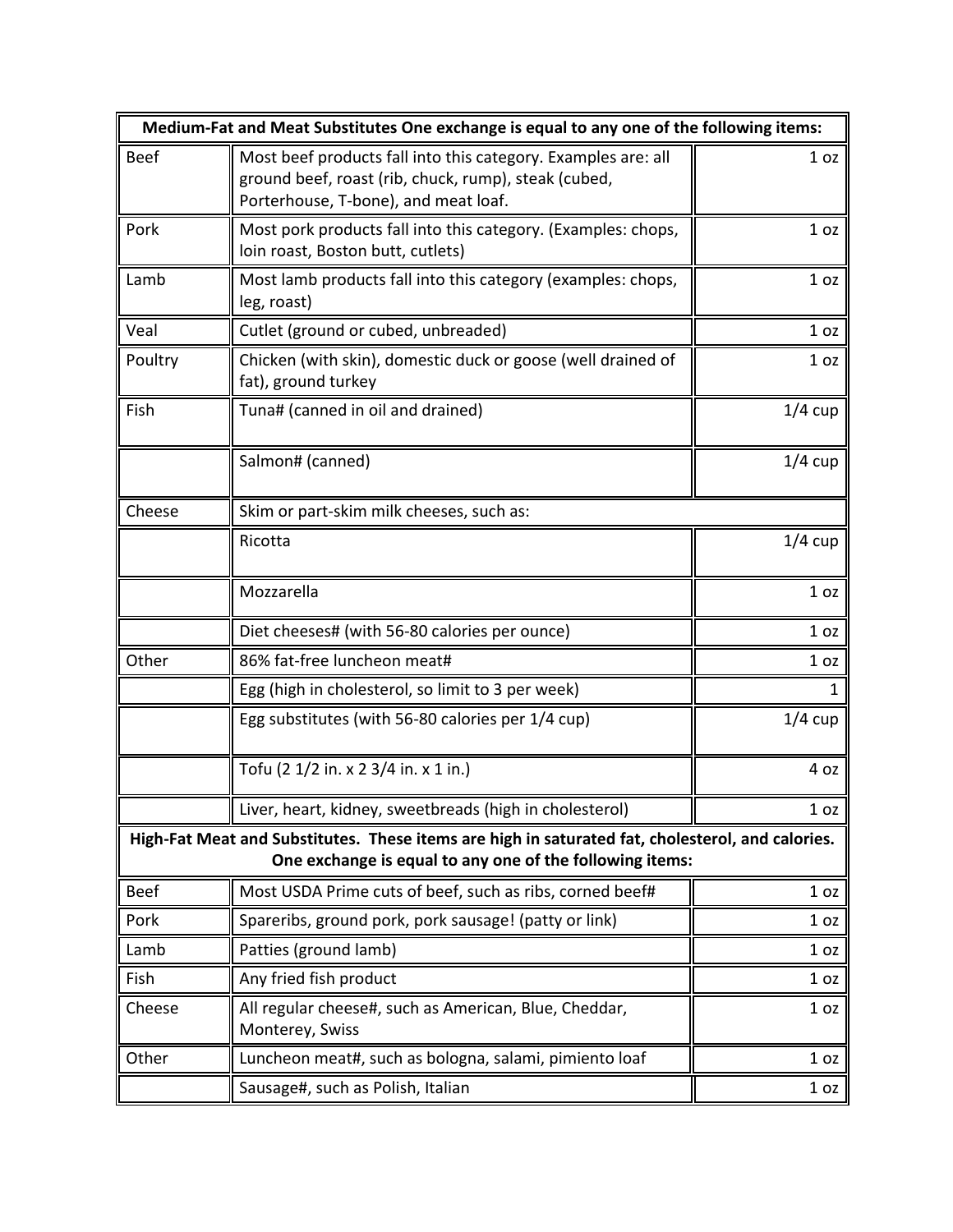|                                                   | Knockwurst, smoked                                                              | 1 oz            |
|---------------------------------------------------|---------------------------------------------------------------------------------|-----------------|
|                                                   | Bratwurst#!                                                                     | 1 <sub>oz</sub> |
|                                                   | Frankfurter# (turkey or chicken) (10/lb)                                        | 1 frank         |
|                                                   | Peanut butter (contains unsaturated fat).                                       | 1 tbsp          |
| Count as one high-fat meat plus one fat exchange: |                                                                                 |                 |
| Frankfurter#                                      | (beef, pork, or combination) (400 mg or more of sodium per<br>exchange) (10/lb) | 1 frank         |

# **III. Vegetable List**

Each vegetable serving on this list contains about five grams of carbohydrate, two grams of protein, and twenty-five calories. Vegetables contain two to three grams of dietary fiber. Vegetables that contain 400 mg of sodium per serving are identified with a # symbol.

Vegetables are a good source of vitamins and minerals. Fresh and frozen vegetables have more vitamins and less added salt. Rinsing canned vegetables will remove much of the salt. Unless otherwise noted, the serving size for vegetables (one vegetable exchange) is:

- 1/2 cup of cooked vegetables or vegetable juice
- 1 cup of raw vegetables

| Artichoke (1/2 medium)      | Eggplant                          |  |
|-----------------------------|-----------------------------------|--|
| Asparagus                   | Greens (collard, mustard, turnip) |  |
| Beans (green, wax, Italian) | Kohlrabi                          |  |
| Bean sprouts                | Leeks                             |  |
| <b>Beets</b>                | Mushrooms, cooked                 |  |
| <b>Broccoli</b>             | Okra                              |  |
| <b>Brussels sprouts</b>     | Onions                            |  |
| Cabbage, cooked             | Pea pods                          |  |
| Carrots                     | Peppers (green)                   |  |
| Cauliflower                 | Tomato (one large)                |  |
| Rutabaga                    | Tomato/vegetable juice            |  |
| Sauerkraut                  | Turnips                           |  |
| Spinach, cooked             | Water chestnuts                   |  |
| Summer squash (crookneck)   | Zucchini, cooked                  |  |

Starchy vegetables such as corn, peas, and potatoes are found on the Starch/Bread List. For "free" vegetables (i.e., fewer than ten calories per serving), see the Free Food List.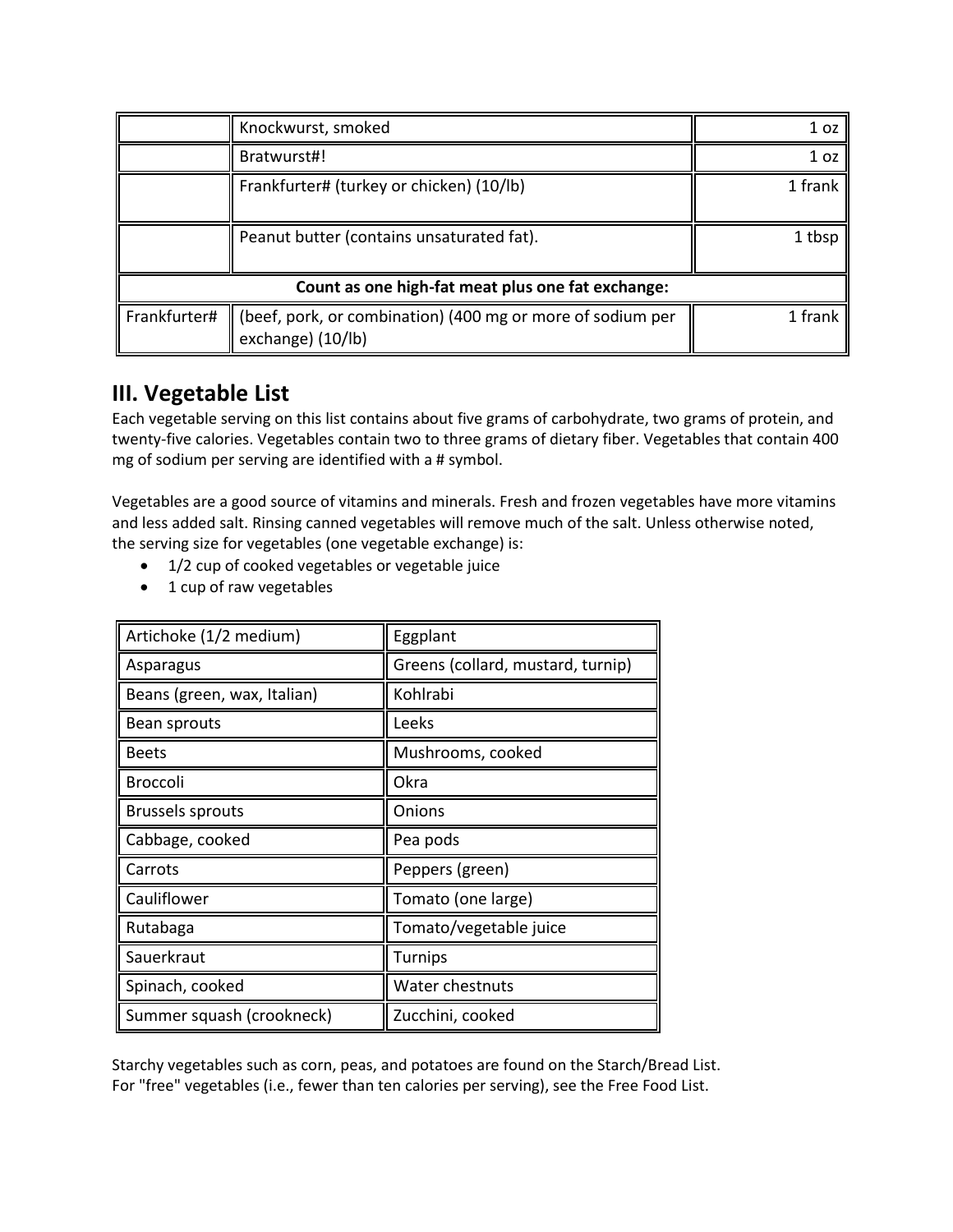# **IV. Fruit List**

Each item on this list contains about fifteen grams of carbohydrate and sixty calories. Fresh, frozen, and dry fruits have about two grams of fiber per serving. Fruits that have three or more grams of fiber per serving have a \* symbol. Fruit juices contain very little dietary fiber.

The carbohydrate and calorie contents for a fruit serving are based on the usual serving of the most commonly eaten fruits. Use fresh fruits or frozen or canned fruits with no sugar added. Whole fruit is more filling than fruit juice and may be a better choice for those who are trying to lose weight. Unless otherwise noted, the serving size for one fruit serving is:

- 1/2 cup of fresh fruit or fruit juice
- 1/4 cup dried fruit

| Fresh, Frozen, and Unsweetened Canned Fruit |                |  |
|---------------------------------------------|----------------|--|
| Apples (raw, 2 in. across)                  | 1              |  |
| Applesauce (unsweetened)                    | $1/2$ cup      |  |
| Apricots (canned) (4 halves)                | $1/2$ cup      |  |
| Banana (9 in. long)                         | 1/2            |  |
| Blackberries (raw)                          | $3/4$ cup      |  |
| *Blueberries (raw)                          | $3/4$ cup      |  |
| Cantaloupe (5 in. across)                   | 1/3            |  |
| Cantaloupe (cubes)                          | 1 cup          |  |
| Cherries (large, raw)                       | 12 whole       |  |
| Cherries (canned)                           | $1/2$ cup      |  |
| Figs (raw, 2 in. across)                    | $\overline{2}$ |  |
| Fruit cocktail (canned)                     | $1/2$ cup      |  |
| Grapefruit (medium)                         | 1/2            |  |
| Grapefruit (segments)                       | $3/4$ cup      |  |
| Grapes (small)                              | 15             |  |
| Honeydew melon (medium)                     | 1/8            |  |
| Honeydew melon (cubes)                      | 1 cup          |  |
| Kiwi (large)                                | $\mathbf{1}$   |  |
| Mandarin oranges                            | $3/4$ cup      |  |
| Mango (small)                               | 1/2            |  |
| Nectarines (2 1/2 in. across)               | $\mathbf{1}$   |  |
| Orange (2 1/2 in. across)                   | $\mathbf{1}$   |  |
| Papaya                                      | 1 cup          |  |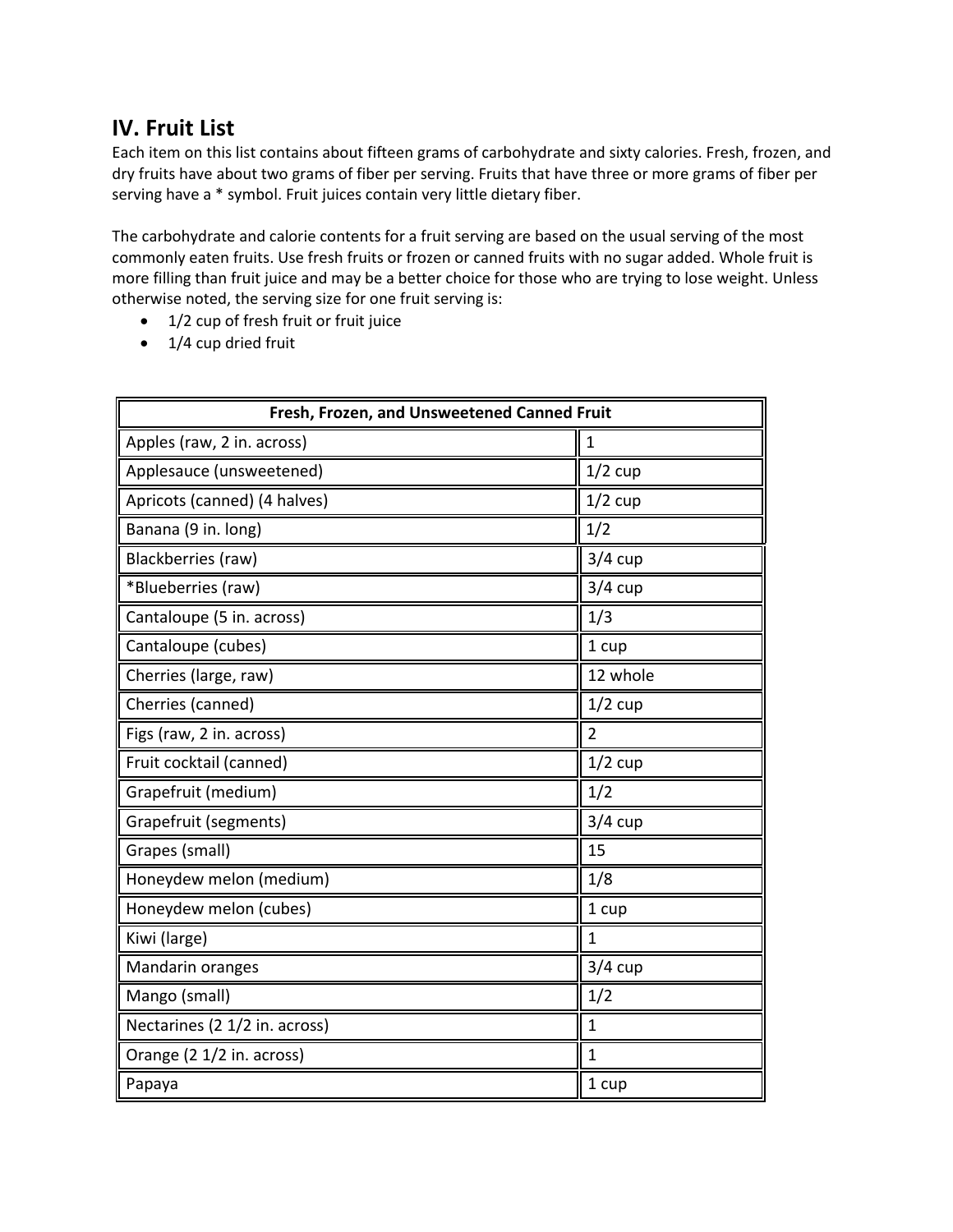| Peach (2 3/4 in. across)                   | $\mathbf{1}$   |  |
|--------------------------------------------|----------------|--|
| Peaches (canned) (2 halves)                | 1 cup          |  |
| Pear (1/2 large)                           | 1 small        |  |
| Pears (canned) (2 halves                   | $1/2$ cup      |  |
| Persimmon (medium, native)                 | $\overline{2}$ |  |
| Pineapple (raw)                            | $3/4$ cup      |  |
| Pineapple (canned)                         | $1/3$ cup      |  |
| Plum (raw, 2 in. across)                   | $\overline{2}$ |  |
| *Pomegranate                               | 1/2            |  |
| *Raspberries (raw)                         | 1 cup          |  |
| *Strawberries (raw, whole)                 | $11/4$ cup     |  |
| Tangerine (2 1/2 in. across)               | $\overline{2}$ |  |
| Watermelon (cubes)                         | $11/4$ cup     |  |
| *Dried Fruit                               |                |  |
| *Apples                                    | 4 rings        |  |
| *Apricots                                  | 7 halves       |  |
| Dates (medium)                             | 21/2           |  |
| *Figs                                      | 11/2           |  |
| *Prunes (medium)                           | 3              |  |
| Raisins                                    | 2 tbsp         |  |
| <b>Fruit Juice</b>                         |                |  |
| Apple juice/cider                          | $1/2$ cup      |  |
| Cranberry juice cocktail                   | $1/3$ cup      |  |
| Grapefruit juice                           | $1/2$ cup      |  |
| Grape juice                                | $1/3$ cup      |  |
| Orange juice                               | $1/2$ cup      |  |
| Pineapple juice                            | $1/2$ cup      |  |
| Prune juice                                | $1/3$ cup      |  |
| $* = 3$ grams or more of fiber per serving |                |  |

# **V. Milk List**

Each serving of milk or milk products on this list contains about twelve grams of carbohydrate and eight grams of protein. The amount of fat in milk is measured in percent of butterfat. The calories vary depending on the kind of milk chosen. The list is divided into three parts, based on the amount of fat and calories: skim/very low-fat milk, low-fat milk, and whole milk. One serving (one milk exchange) of each of these includes: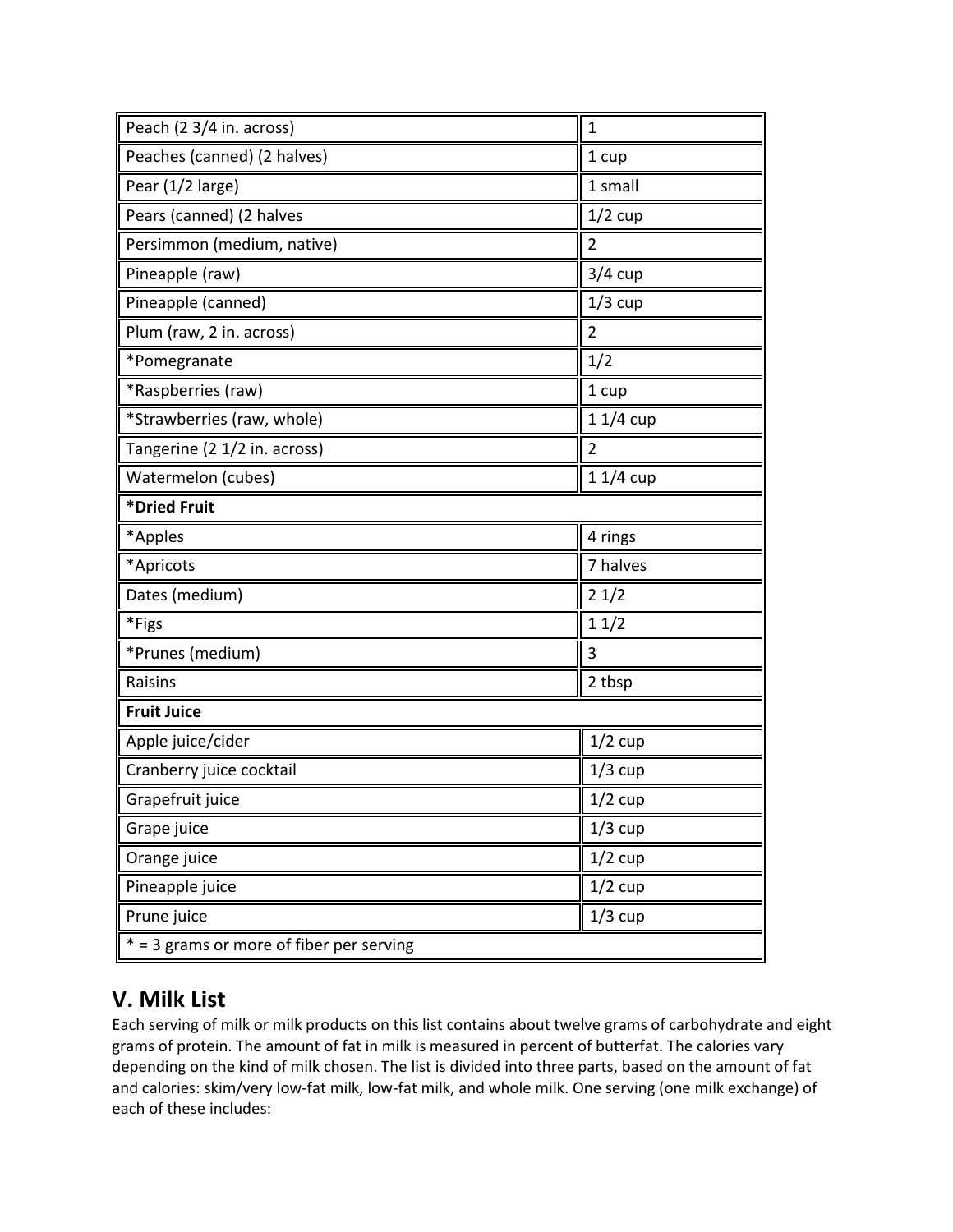| <b>Milk</b> | Carbohydrate(grams)   Protein(grams) | Fat (grams) | <b>Calories</b> |
|-------------|--------------------------------------|-------------|-----------------|
| Skim        | 1ว                                   | trace       | 90              |
| Low-fat     |                                      |             | 120             |
| Whole       |                                      |             | 150             |

| <b>Skim and Very Low-Fat Milk</b>                                                                                                  |           |  |
|------------------------------------------------------------------------------------------------------------------------------------|-----------|--|
| Skim milk                                                                                                                          | 1 cup     |  |
| $1/2%$ milk                                                                                                                        | 1 cup     |  |
| 1% milk                                                                                                                            | 1 cup     |  |
| Low-fat buttermilk                                                                                                                 | 1 cup     |  |
| Evaporated skim milk                                                                                                               | $1/2$ cup |  |
| Dry nonfat milk                                                                                                                    | $1/3$ cup |  |
| Plain nonfat yogurt                                                                                                                | 8 oz      |  |
| <b>Low-Fat Milk</b>                                                                                                                |           |  |
| 2% milk                                                                                                                            | 1 cup     |  |
| Plain low-fat yogurt (with added nonfat milk solids)                                                                               | 8 oz      |  |
| The whole-milk group has much more fat per serving than the skim and low-fat groups.<br>Whole milk has more than 3 1/4% butterfat. |           |  |
| Whole milk<br>1 cup                                                                                                                |           |  |
| Evaporated whole milk                                                                                                              | $1/2$ cup |  |
| Whole milk plain yogurt                                                                                                            | 8 oz      |  |

# **VI. Fat List**

Each serving on the fat list contains about five grams of fat and forty-five calories.

The foods on the fat list contain mostly fat, although some items may also contain a small amount of protein. All fats are high in calories and should be carefully measured. The sodium content of these foods varies widely. Check the label for sodium information.

| <b>Unsaturated Fats</b> |            |  |
|-------------------------|------------|--|
| Avocado                 | 1/8 medium |  |
| Margarine               | 1 tsp      |  |
| #Margarine, diet        | 1 tbsp     |  |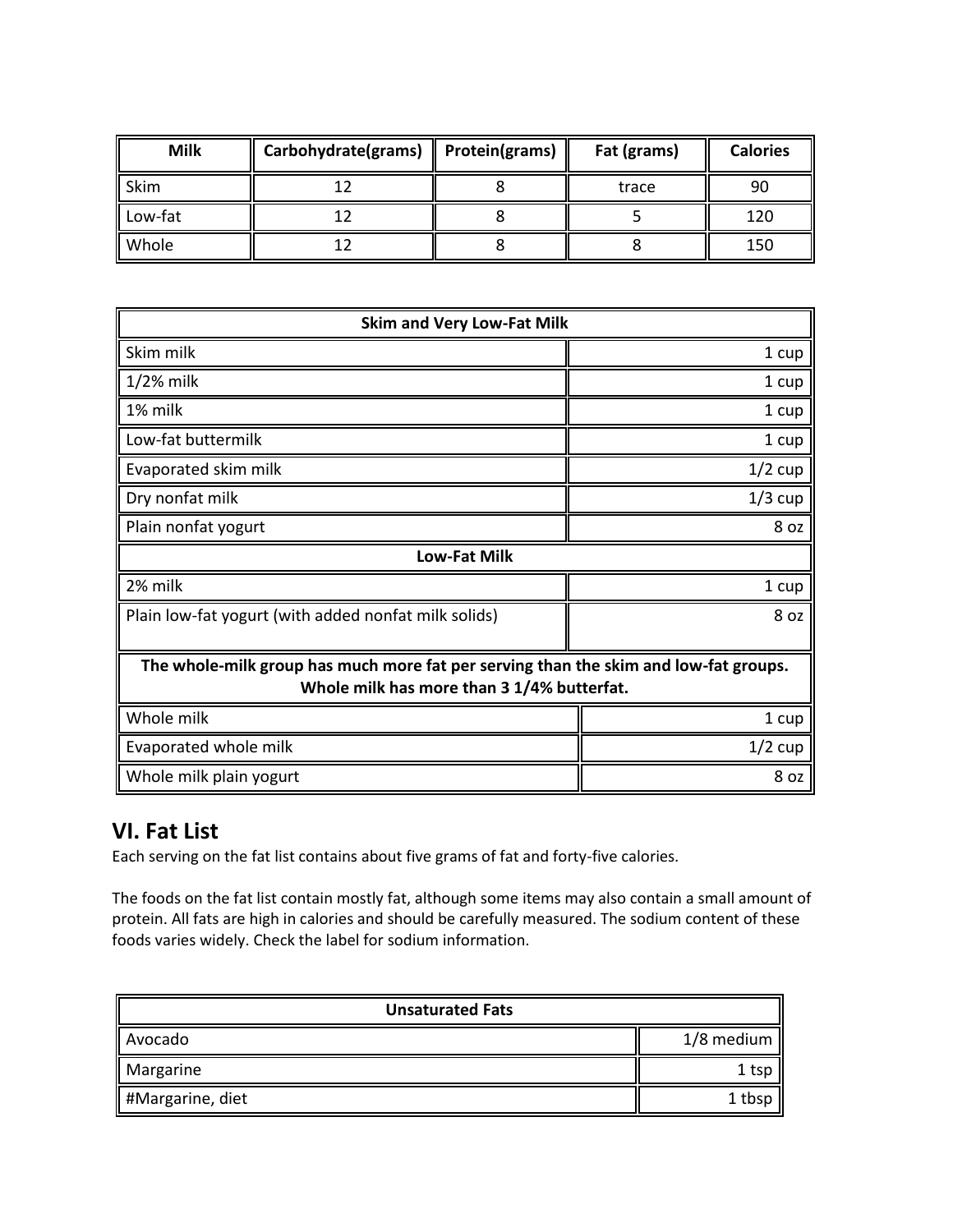| Mayonnaise                                                                          | 1 tsp    |  |
|-------------------------------------------------------------------------------------|----------|--|
| #Mayonnaise (reduced-calorie)                                                       | 1 tbsp   |  |
| <b>Nuts and Seeds:</b>                                                              |          |  |
| Almonds, dry roasted                                                                | 6        |  |
| Cashews, dry roasted                                                                | 1 tbsp   |  |
| Pecans                                                                              | 2        |  |
| Peanuts (small)                                                                     | 20       |  |
| Peanuts (large)                                                                     | 10       |  |
| Walnuts                                                                             | 2 whole  |  |
| Other nuts                                                                          | 1 tbsp   |  |
| Seeds (except pumpkin), pine nuts, sunflower (without shells)                       | 1 tbsp   |  |
| Pumpkin seeds                                                                       | 2 tsp    |  |
| Oil (corn, cottonseed, safflower, soybean, sunflower, olive, peanut)                | 1 tsp    |  |
| #Olives (small)                                                                     | 10       |  |
| #Olives (large)                                                                     | 5        |  |
| Salad dressing, mayonnaise-type, regular                                            | 2 tsp    |  |
| Salad dressing, mayonnaise-type reduced-calorie                                     | 1 tbsp   |  |
| Salad dressing, all varieties, regular                                              | 1 tbsp   |  |
| #Salad dressing, reduced-calorie (2 tbsp of low-calorie dressing is a<br>free food) | 2 tbsp   |  |
| <b>Saturated Fats</b>                                                               |          |  |
| <b>Butter</b>                                                                       | 1 tsp    |  |
| #Bacon                                                                              | 1 slice  |  |
| Chitterlings                                                                        | $1/2$ oz |  |
| Coconut, shredded                                                                   | 2 tbsp   |  |
| Coffee whitener, liquid                                                             | 2 tbsp   |  |
| Coffee whitener, powder                                                             | 4 tsp    |  |
| Cream (light, coffee, table)                                                        | 2 tbsp   |  |
| Cream, sour                                                                         | 2 tbsp   |  |
| Cream (heavy, whipping)                                                             | 1 tbsp   |  |
| Cream cheese                                                                        | 1 tbsp   |  |
| #Salt pork                                                                          | $1/4$ oz |  |
| # = 400 mg or more of sodium if more than one or two servings are eaten.            |          |  |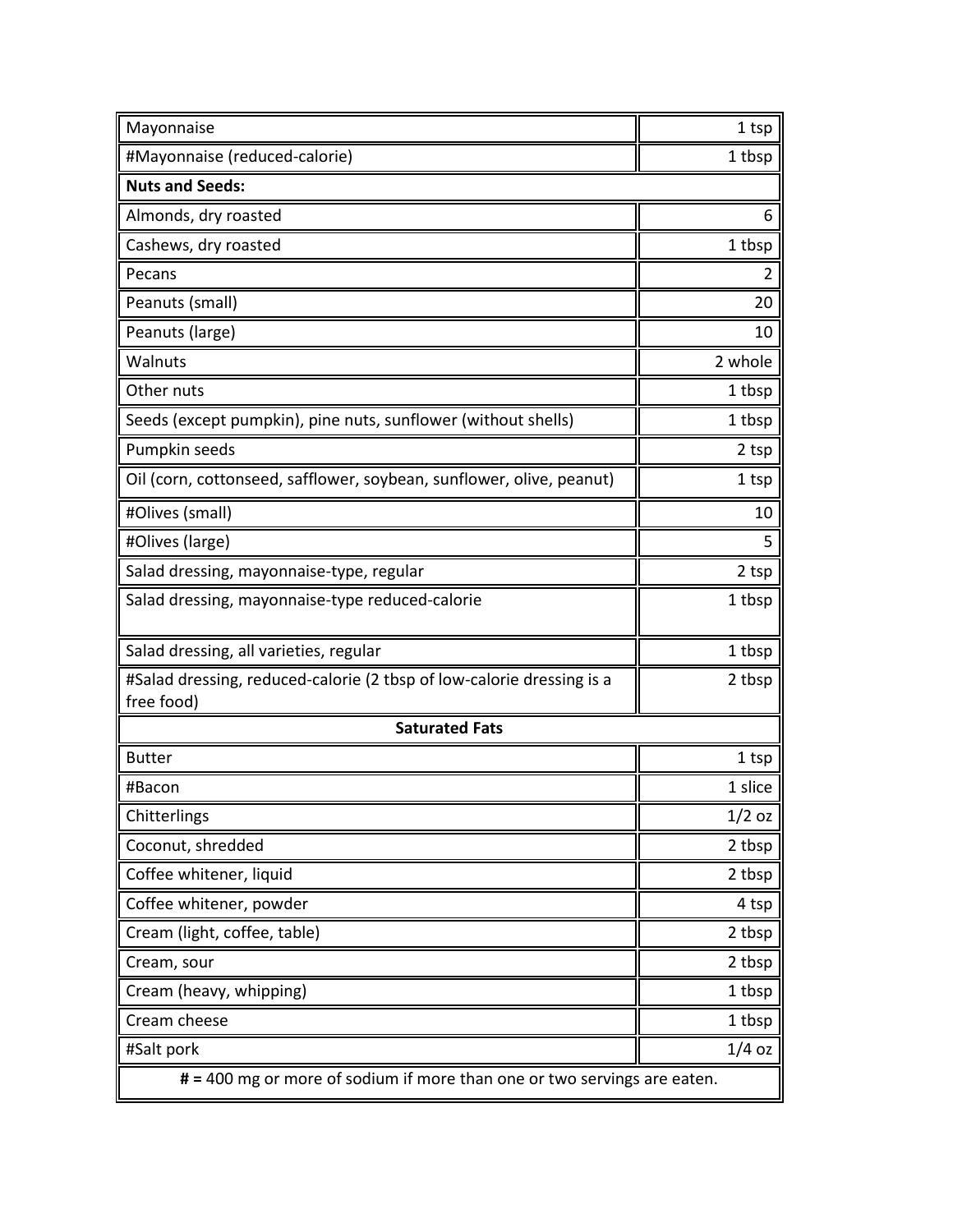### **VII. Free Foods**

A free food is any food or drink that contains fewer than twenty calories per serving. You can eat as much as you want of items that have no serving size specified. You may eat two or three servings per day of those items that have a specific serving size. Be sure to spread them out through the day.

|                                            | <b>Drinks</b>            |                     |  |
|--------------------------------------------|--------------------------|---------------------|--|
| #Bouillon or broth without fat             |                          |                     |  |
| Bouillon, low-sodium                       |                          |                     |  |
| Carbonated drinks, sugar-free              |                          |                     |  |
| Carbonated water                           |                          |                     |  |
| Club soda                                  |                          |                     |  |
| Cocoa powder, unsweetened<br>$(1$ tbsp $)$ |                          |                     |  |
| Coffee/tea                                 |                          |                     |  |
| Drink mixes, sugar-free                    |                          |                     |  |
| Tonic water, sugar-free                    |                          |                     |  |
|                                            | <b>Fruit</b>             |                     |  |
| Cranberries, unsweetened                   |                          | $(1/2 \text{ cup})$ |  |
| Rhubarb, unsweetened                       |                          | $(1/2 \text{ cup})$ |  |
| Vegetables (raw, 1 cup)                    |                          |                     |  |
| Cabbage                                    | Zucchini                 |                     |  |
| Celery                                     | Salad Greens and lettuce |                     |  |
| Chinese cabbage                            | Endive                   |                     |  |
| Cucumber<br>Escarole                       |                          |                     |  |
| Radishes<br>Green onion                    |                          |                     |  |
| Hot peppers                                | Romaine                  |                     |  |
| Mushrooms                                  | Spinach                  |                     |  |
| <b>Sweets</b>                              |                          |                     |  |
| Candy, hard, sugar-free                    |                          |                     |  |
| Gelatin, sugar-free                        |                          |                     |  |
| Gum, sugar-free                            |                          |                     |  |
| Jam/jelly, sugar-free                      |                          | (2 tsp)             |  |
| Pancake syrup, sugar-free                  |                          | $(1-2 tbsp)$        |  |
| Sugar substitutes (saccharin, aspartame)   |                          |                     |  |
| Whipped topping                            |                          | (2 tbsp)            |  |
| <b>Condiments</b>                          |                          |                     |  |
| Catsup                                     |                          | $(1$ tbsp $)$       |  |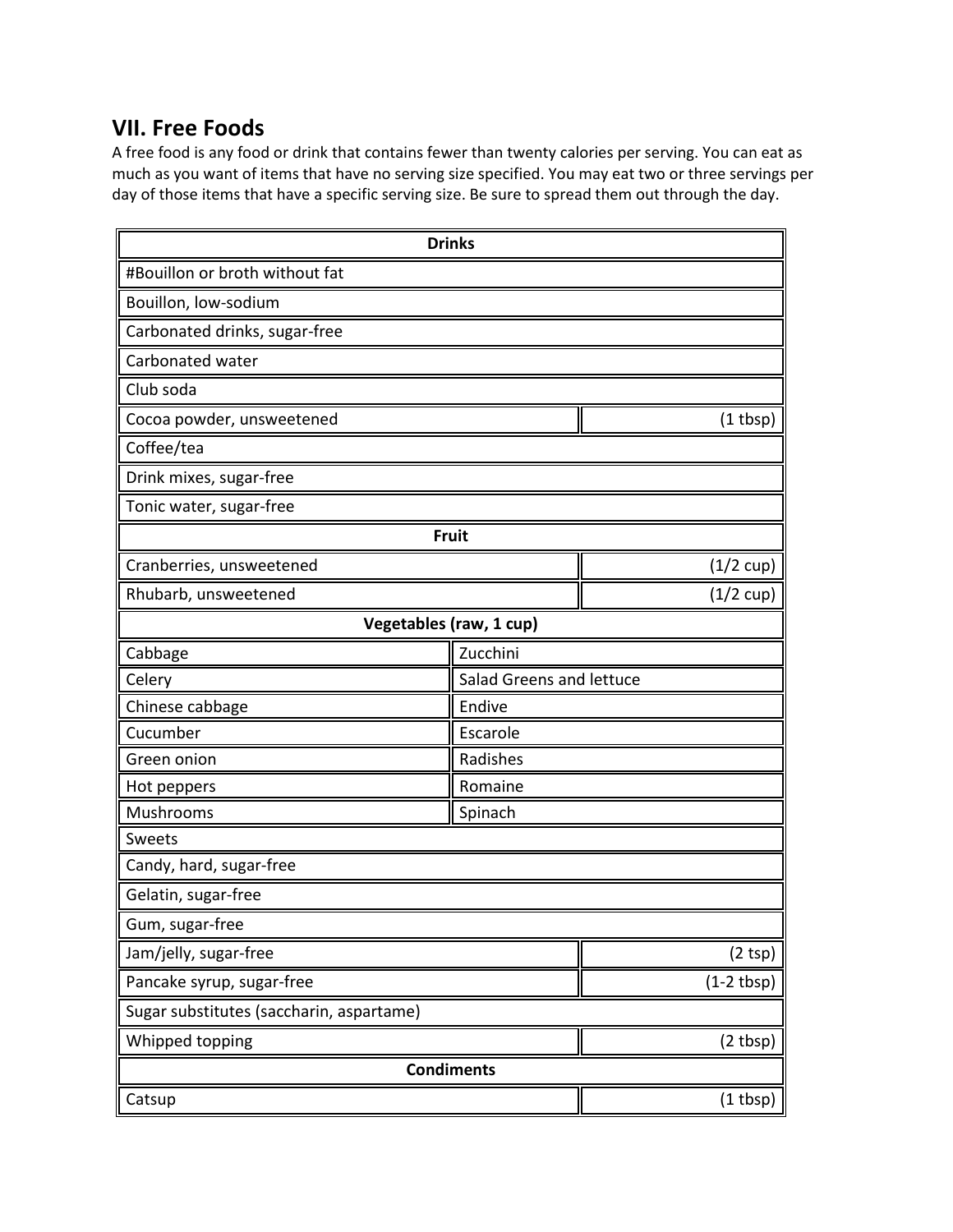| Horseradish                 |            |
|-----------------------------|------------|
| Mustard                     |            |
| #Pickles, dill, unsweetened |            |
| Salad dressing, low-calorie | (2 tbsp)   |
| Taco sauce                  | $(1$ tbsp) |
| Vinegar                     |            |
| Nonstick pan spray          |            |

| Seasonings can be very helpful in making foods taste better. Be careful of how much<br>sodium you use. Read labels to help you choose seasonings that do not contain sodium |                                 |  |
|-----------------------------------------------------------------------------------------------------------------------------------------------------------------------------|---------------------------------|--|
| or salt.                                                                                                                                                                    |                                 |  |
| Basil (fresh)                                                                                                                                                               | Lemon pepper                    |  |
| <b>Celery Seeds</b>                                                                                                                                                         | Lime                            |  |
| Cinnamon                                                                                                                                                                    | Lime Juice                      |  |
| Chili powder                                                                                                                                                                | Mint                            |  |
| Chives                                                                                                                                                                      | Onion powder                    |  |
| Curry                                                                                                                                                                       | Oregano                         |  |
| Dill                                                                                                                                                                        | Paprika                         |  |
| Flavoring extracts (vanilla, almond, walnut,<br>butter, peppermint, lemon, etc.)                                                                                            | Pepper                          |  |
| Garlic                                                                                                                                                                      | Pimento                         |  |
| Garlic powder                                                                                                                                                               | <b>Spices</b>                   |  |
| Herbs                                                                                                                                                                       | #Soy sauce                      |  |
| Hot pepper sauce                                                                                                                                                            | Soy sauce, low sodium ("lite")  |  |
| Lemon                                                                                                                                                                       | Wine, used in cooking (1/4 cup) |  |
| Lemon juice                                                                                                                                                                 | Worcestershire sauce            |  |

# **VII. Combination Foods**

Much of the food we eat is mixed together in various combinations. These combination foods do not fit into only one exchange list. It can be quite hard to tell what is in a certain casserole dish or baked food item. Following is a list of average values for some typical combination foods

| Food                                  | Amount         | <b>Exchanges</b>                                                 |
|---------------------------------------|----------------|------------------------------------------------------------------|
| Casserole, homemade                   | 1 cup (8 oz)   | 2 medium-fat meat, 2 starches, 1 fat                             |
| $\parallel$ #Cheese pizza, thin crust | or a 10" pizza | 1/4 of a 15-oz size pizza   1 medium-fat meat, 2 starches, 1 fat |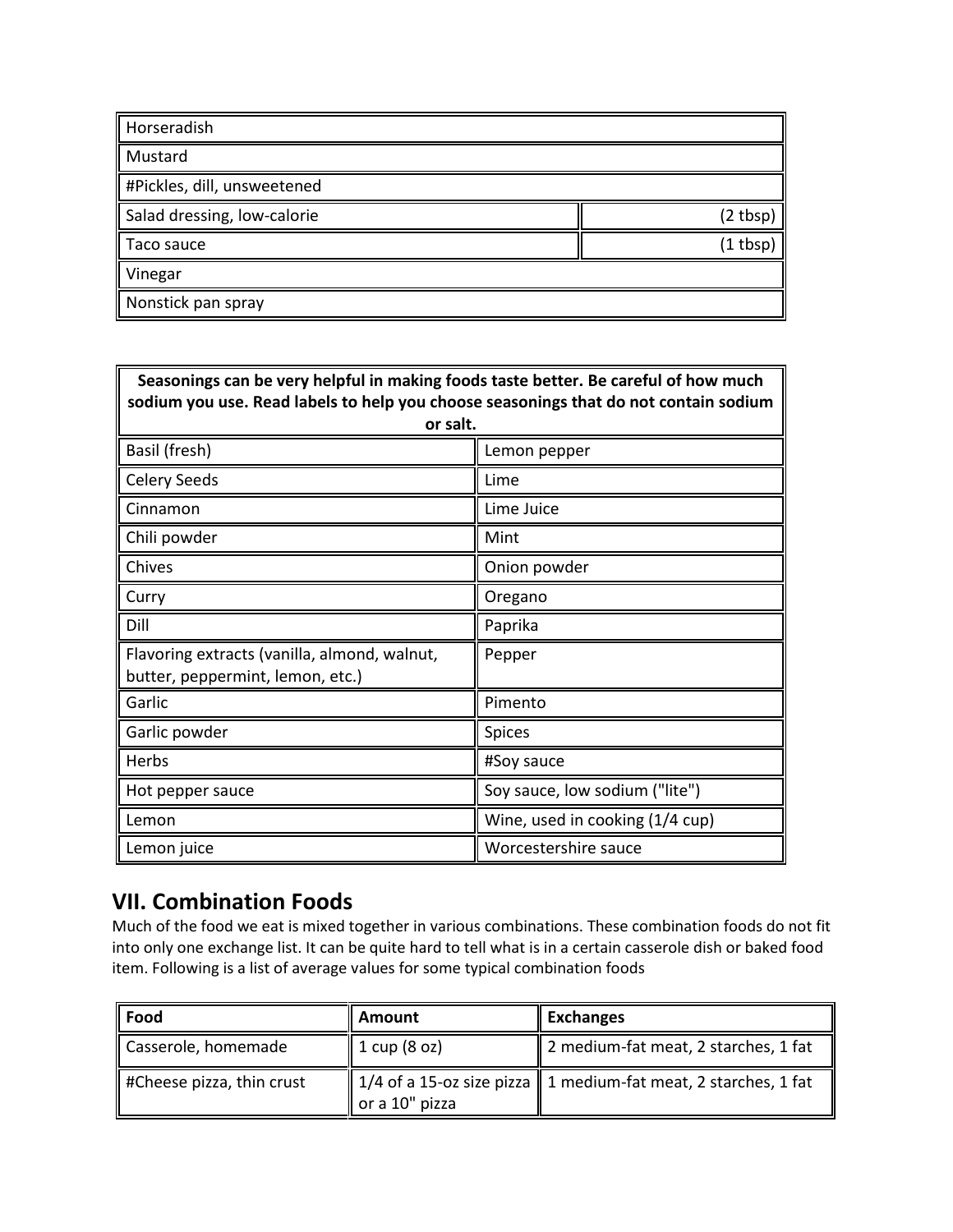| *#Chili with beans                          | 1 cup (8 oz)               | 2 medium-fat meat, 2 starches, 2 fats       |
|---------------------------------------------|----------------------------|---------------------------------------------|
| (commercial)<br>*#Chow mein (without        | 2 cups (16 oz)             | 2 lean meat, 1 starch, 2 vegetable          |
| noodles or rice)                            |                            |                                             |
| #Macaroni and cheese                        | 1 cup (8 oz)               | 1 medium-fat meat, 2 starches, 2 fats       |
| Soup                                        |                            |                                             |
| *#Bean                                      | 1 cup (8 oz)               | 1 lean meat, 1 starch, 1 vegetable          |
| #Chunky, all varieties                      | 10 3/4-oz can              | 1 medium-fat meat, 1 starch, 1<br>vegetable |
| #Cream (made with water)                    | 1 cup (8 oz)               | 1 starch, 1 fat                             |
| #Vegetable or broth                         | 1 cup (8 oz)               | 1 starch                                    |
| #Spaghetti and meatballs<br>(canned)        | 1 cup (8 oz)               | 1 medium-fat meat, 1 fat, 2 starches        |
| Sugar-free pudding (made<br>with skim milk) | $1/2$ cup                  | 1 starch                                    |
| If beans are used as a meat substitute:     |                            |                                             |
|                                             |                            |                                             |
| *Dried beans, *peas, *lentils               | 1 cup (cooked)             | 1 lean meat, 2 starches                     |
| <b>Sweets/Desserts</b>                      |                            |                                             |
| Angel-food cake                             | $1/12$ cake                | 2 starches                                  |
| Cake, no icing                              | $1/12$ cake (3-in. square) | 2 starches, 2 fats                          |
| Cookies                                     | 2 small (1 3/4 in. across) | 2 starches, 1 fat                           |
| Frozen fruit yogurt                         | $1/3$ cup                  | 1 starch                                    |
| Gingersnaps                                 | 3                          | 1 starch                                    |
| Granola                                     | $1/4$ cup                  | 1 starch, 1 fat                             |
| Granola bars                                | 1 small                    | 1 starch, 1 fat                             |
| Ice cream, any flavor                       | $1/2$ cup                  | 1 starch, 2 fats                            |
| Ice milk, any flavor                        | $1/2$ cup                  | 1 starch, 1 fat                             |
| Sherbet, any flavor                         | $1/4$ cup                  | 1 starch                                    |
| #Snack chips, all varieties                 | 1 <sub>oz</sub>            | 1 starch, 2 fats                            |
| Vanilla wafers                              | 6 small                    | 1 starch, 2 fats                            |